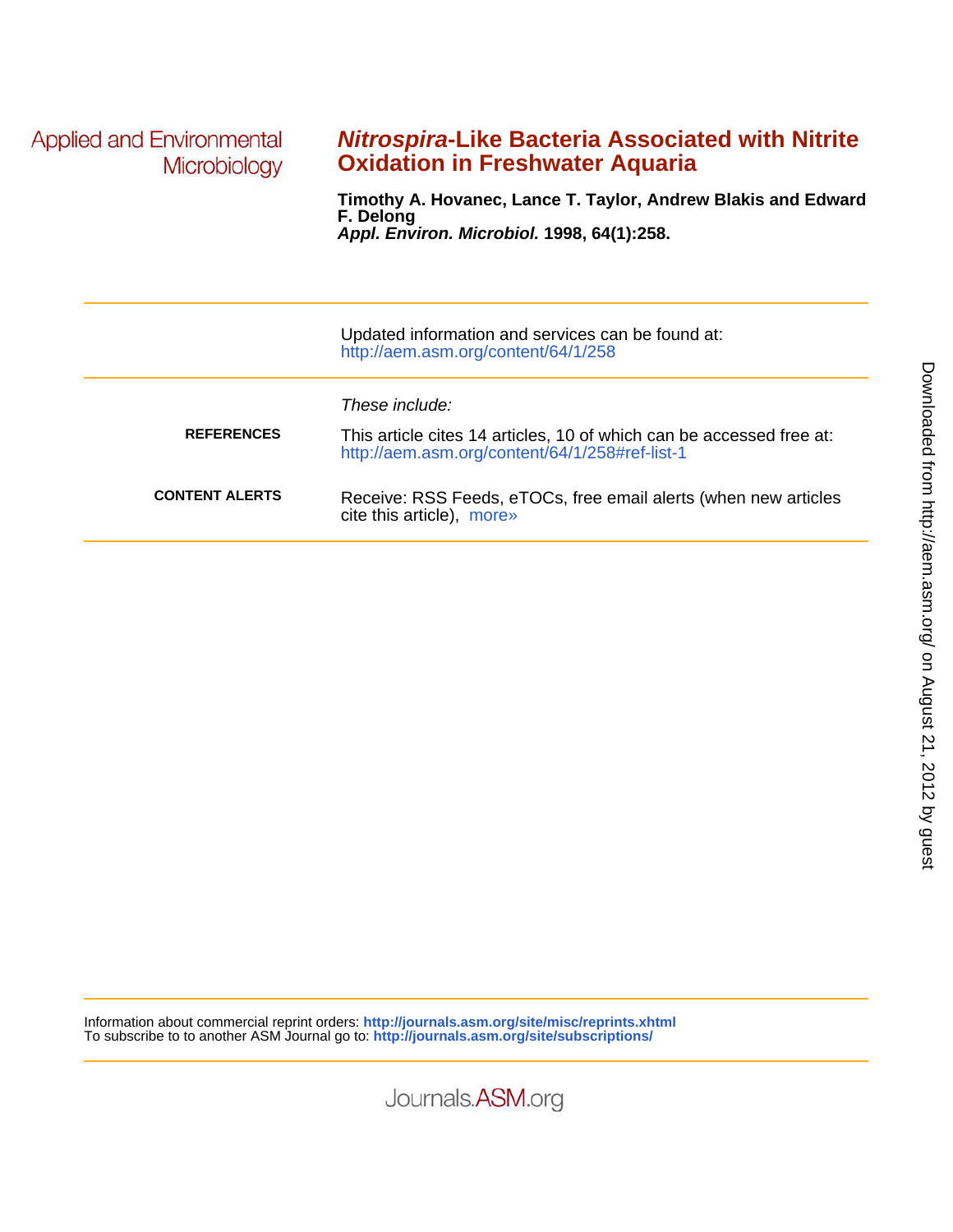# *Nitrospira*-Like Bacteria Associated with Nitrite Oxidation in Freshwater Aquaria

TIMOTHY A. HOVANEC,<sup>1,2\*</sup> LANCE T. TAYLOR,<sup>1</sup>† ANDREW BLAKIS,<sup>1</sup> AND EDWARD F. DELONG<sup>1</sup>†

*Department of Ecology, Evolution and Marine Biology, University of California, Santa Barbara, Santa Barbara, California 93106,*<sup>1</sup> *and Aquaria Inc., Moorpark, California 93021*<sup>2</sup>

Received 4 September 1997/Accepted 27 October 1997

**Oxidation of nitrite to nitrate in aquaria is typically attributed to bacteria belonging to the genus** *Nitrobacter* which are members of the  $\alpha$  subdivision of the class *Proteobacteria***.** In order to identify bacteria responsible for **nitrite oxidation in aquaria, clone libraries of rRNA genes were developed from biofilms of several freshwater aquaria. Analysis of the rDNA libraries, along with results from denaturing gradient gel electrophoresis (DGGE) on frequently sampled biofilms, indicated the presence of putative nitrite-oxidizing bacteria closely related to other members of the genus** *Nitrospira***. Nucleic acid hybridization experiments with rRNA from biofilms of freshwater aquaria demonstrated that** *Nitrospira***-like rRNA comprised nearly 5% of the rRNA extracted from the biofilms during the establishment of nitrification. Nitrite-oxidizing bacteria belonging to the** a **subdivision of the class** *Proteobacteria* **(e.g.,** *Nitrobacter* **spp.) were not detected in these samples. Aquaria which received a commercial preparation containing** *Nitrobacter* **species did not show evidence of** *Nitrobacter* **growth and development but did develop substantial populations of** *Nitrospira***-like species. Time series analysis of rDNA phylotypes on aquaria biofilms by DGGE, combined with nitrite and nitrate analysis, showed a correspondence between the appearance of** *Nitrospira***-like bacterial ribosomal DNA and the initiation of nitrite oxidation. In total, the data suggest that** *Nitrobacter winogradskyi* **and close relatives were not the dominant nitrite-oxidizing bacteria in freshwater aquaria. Instead, nitrite oxidation in freshwater aquaria appeared to be mediated by bacteria closely related to** *Nitrospira moscoviensis* **and** *Nitrospira marina.*

The oxidation of nitrite to nitrate by chemolithoautotrophic nitrite-oxidizing bacteria (NOB) in fish culture systems, ranging from home aquaria to commercial aquaculture systems, is an important process. The accumulation of high concentrations of nitrite, which is toxic to fish and other aquatic organisms, is prevented by active nitrite removal by nitrifying microorganisms. Nitrite is formed in aquarium systems from the oxidation of ammonia, the principal nitrogenous waste of teleosts, by autotrophic ammonia-oxidizing bacteria (AOB). Thus, closed aquatic filtration systems usually provide a solid substratum, which is termed a biological filter or biofilter, to promote the growth of AOB and NOB. A variety of materials can form the substratum of a biofilter, ranging from gravel to specially engineered molded plastics. Biofilters can be submerged in the flow path of the filtration system or can be located such that the water trickles or percolates through a medium situated in the atmosphere outside the aquarium, before flowing back into the tank.

Traditionally, the bacteria responsible for the oxidation of ammonia and nitrite in aquaria were considered to be *Nitrosomonas europaea* and *Nitrobacter winogradskyi* or their close relatives, respectively (17, 18). However, there is some indication that both *N. europaea* and *N. winogradskyi* may not be predominant components of actively nitrifying freshwater aquaria (9). In seawater aquaria, however, *N. europaea* and close relatives do appear to comprise a significant proportion of the total eubacterial community, but *N. winogradskyi* was below detection limits (9).

Chemolithoautotrophic NOB are phylogenetically diverse, occurring in several subdivisions of the class *Proteobacteria* (Fig. 1). The most well-studied members of this group of organisms (i.e., *N. winogradskyi* and close relatives) belong to the a subdivision of the class *Proteobacteria* (16). *Nitrospina gracilis* and *Nitrococcus mobilis*, which were first isolated by Watson and Waterbury (16), were determined to be members of the  $\delta$ and  $\gamma$  subdivisions of the class *Proteobacteria*, respectively (14). Another NOB, *Nitrospira marina*, is phylogenetically affiliated with non-NOB such as *Leptospirillum ferrooxidans* (7, 14, 16). Based on phylogenetic analysis of 16S rRNA sequences, Erlich et al. (7) proposed a new phylum within the domain *Bacteria* for these organisms (Fig. 1). A newly discovered NOB from a freshwater environment (a corroded iron pipe in a heating system), *Nitrospira moscoviensis*, was recently found to be phylogenetically related to *N. marina* (7).

Whether in pure culture or on biofilters, NOB are slowly growing organisms with doubling times from 12 to 32 h (3, 5, 7). Therefore, in newly set up aquaria, ammonia and nitrite can reach concentrations toxic to fish before a sufficient biomass of AOB and NOB becomes established. To reduce the length of time for establishment of NOB on biofilters, commercial preparations of these organisms, in various forms of preservation, are available to seed the aquarium environment. These preparations range from essentially pure cultures of *Nitrobacter* species to mixed cultures of autotrophic AOB and NOB organisms and to products which combine autotrophic nitrifying bacteria with various species of heterotrophic bacteria. Past studies have generally shown these mixes to be ineffectual but have not elucidated specific reasons for their poor performance (4, 15).

In this study, we observed that *Nitrospira*-like species rather than *Nitrobacter* species appeared responsible for oxidation of nitrite to nitrate in freshwater aquaria. A combination of

<sup>\*</sup> Corresponding author. Mailing address: Aquaria Inc., 6100 Condor Dr., Moorpark, CA 93021. Phone (805) 529-1111. Fax (805) 529- 3030. E-mail: hovanec@lifesci.lscf.ucsb.edu.

<sup>†</sup> Present address: Monterey Bay Aquarium Research Institute, P.O. Box 628, 7700 Sandholdt Rd., Moss Landing, CA 95039.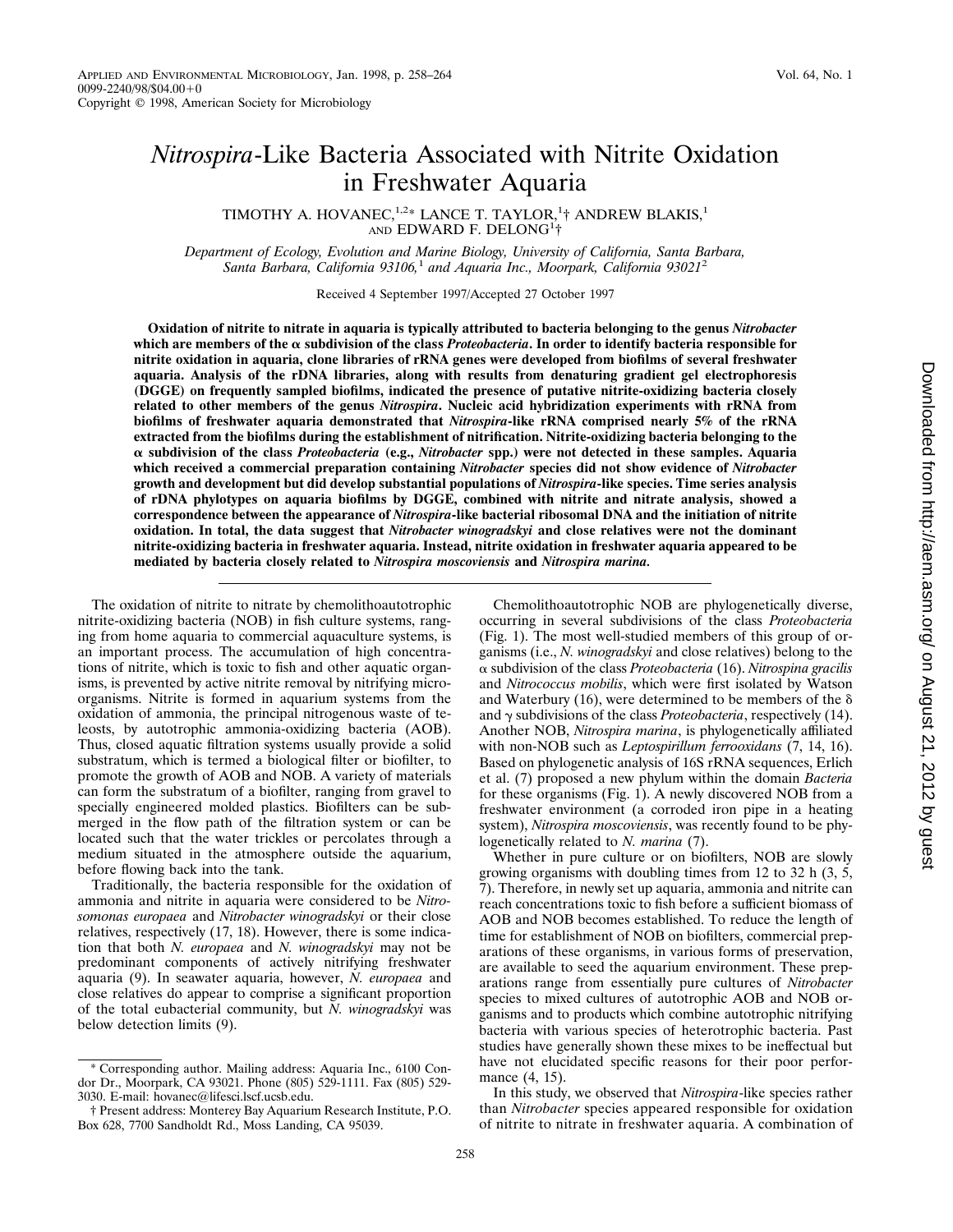

FIG. 1. Phylogenetic relationships of autotrophic NOB in the a subdivision of the class *Proteobacteria* and the *Nitrospira* group. Clone 710-9, an rDNA clone originating from aquaria with active NOB populations, is most similar to NOB of the *Nitrospira* group. The specificities of two oligonucleotide probes designed for *Nitrospira* spp. are indicated by the boxed sections.

methods was used to investigate concurrently the appearance of NOB on biofilters and the oxidation of nitrite to nitrate. Oligonucleotide probes, which target *Nitrospira* and close relatives, were developed and used to quantify this group at different times during the establishment of nitrification. Denaturing gradient gel electrophoresis (DGGE) was used to monitor the appearance of *Nitrospira*-like bacteria during the onset of nitrite oxidation. The effectiveness of a commercial mix of AOB and NOB was also evaluated.

#### **MATERIALS AND METHODS**

**Nucleic acid sampling and extraction.** For rRNA extractions from aquarium gravel, individual gravel samples (10 g) were placed in a polypropylene tube and covered with 2.5 ml of low-pH buffer (50 mM sodium acetate, 10 mM disodium EDTA) and processed as previously described (9). For DNA extraction, gravel samples were resuspended in cell lysis buffer (40 mM EDTA, 50 mM Tris-HCl, 0.75 M sucrose) and processed as described previously (9). Samples were stored at  $-20^{\circ}$ C until extraction.

DNA was quantified by Hoechst type 33258 dye binding and fluorometry (DynaQuant 200; Hoefer Pharmacia Biotech, Inc., San Francisco, Calif.). rRNA was quantified by measuring  $A_{260}$  (Lambda 3B; Perkin Elmer), assuming that 1  $A_{260}$  U corresponds to 40  $\mu$ g of RNA per ml.

**Clone libraries of PCR-amplified rRNA genes.** Clone libraries were derived from nucleic acid extracts of aquarium samples. Bacterial rRNA gene fragments were amplified with the primers S-D-Bact-0011-a-S-17 (8f; GTT TGA TCC TGG CTC AG) and 1492r (eubacterial; GGT TAC CTT GTT ACG ACT T) or S-\*-Univ-0519-a-A-18 (519r; GWA TTA CCG CGG CKG CTG). PCR conditions, cycle parameters, and reaction components were as previously described (6). PCR products were evaluated by agarose gel electrophoresis. PCR fragments were cloned with a TA cloning kit (Invitrogen, Carlsbad, Calif.), as previously described (6).

**DGGE analysis and profiling.** For DGGE analysis, ribosomal DNA (rDNA) fragments were amplified with the forward primer 358f (eubacterial; CCT ACG GGA GGC AGC AG) with a 40-bp GC clamp on the 5' end as described by Murray et al. (11) and the reverse primer S-\*-Univ-0519-a-A-18 (519r; GWA TTA CCG CGG CKG CTG). PCR was performed on a Stratagene Robocycler Gradient 96 (La Jolla, Calif.) with the manufacturer's reagents. PCR conditions included a hot start (80°C) and a touchdown procedure (11). Initial denaturation at 94°C for 3 min was followed by a denaturation at 94°C for 1 min, a touchdown annealing from 65 to 55°C for 1 min and 29 s (the annealing time during the touchdown increased by 1.4 s per cycle), and primer extension at 72°C for 56 s (the extension time was increased 1.4 s per cycle). The final temperature series of the above thermal cycle was repeated for 20 total cycles, followed by a final extension at 72°C for 5 min. Amplicons were examined by agarose gel electrophoresis.

DGGE was performed with a Bio-Rad D-GENE System (Bio-Rad Laboratories, Hercules, Calif.). All gels were 8.5% acrylamide–bis with Bio-Rad reagents (D-GENE Electrophoresis Reagent kit). Gel gradients were poured with Bio-Rad reagents (D-GENE Electrophoresis Reagent kit) with a denaturing gradient of 20 to 60% (where 100% denaturant is a mixture of 40% deionized formamide and 7 M urea) and the Bio-Rad gradient delivery system (model 475; Bio-Rad). All gels were run at 200 V for 6 h. The gels were visualized in one of two ways. For visualization and recovery of discrete DNA bands, the gels were first stained for 10 min in 250 ml of  $1\times$  Tris-acetate-EDTA (TAE) buffer, in which 100  $\mu$ l of ethidium bromide (1 mg/ml) was added, and then were washed for 10 min in  $1\times$ TAE buffer. For documentation purposes, some gels were stained in Vistra Green (diluted 1:10,000) (Molecular Dynamics, Sunnyvale, Calif.) for 20 min, followed by a 20-min wash in  $1 \times$  TAE buffer, and then were scanned with a FluorImager SI (Molecular Dynamics).

Individual bands were excised from the DGGE gels with alcohol-sterilized scalpels. Extraction of DNA from the gel followed the methods of Ferris et al.

|  |  |  | TABLE 1. The nucleotide sequences and positions of oligonucleotide probes for NOB |  |  |  |
|--|--|--|-----------------------------------------------------------------------------------|--|--|--|
|  |  |  |                                                                                   |  |  |  |

| Probe <sup>a</sup>    | Position<br>(nucleotides) $\bar{b}$ | Base sequence<br>$(5'$ to $3')$ | $T_d$ (°C) <sup>c</sup> | Wash<br>temp<br>$(^{\circ}C)$ | Targeted group                                          | Nontarget bacteria<br>with exact match<br>to probe sequence |
|-----------------------|-------------------------------------|---------------------------------|-------------------------|-------------------------------|---------------------------------------------------------|-------------------------------------------------------------|
| S-G-Ntspa-0685-a-A-22 | 664-685                             | CAC CGG GAA TTC CGC GCT CCT C   | 63.0                    | 60.0                          | N. moscoviensis, N. marina,                             | None                                                        |
| S-*-Ntspa-0454-a-A-19 | 435-454                             | TCC ATC TTC CCT CCC GAA AA      | 58.5                    | 56.0                          | and $710-9$ clone<br><i>N. moscoviensis</i> 710-9 clone | None                                                        |

*a* Probe names designated by the standard proposed by Alm et al. (1).  ${}^{b}E$  *coli* numbering.

 $\epsilon$   $T_d$ , temperature at which 50% of the bound probe is released from the homologous hybrid.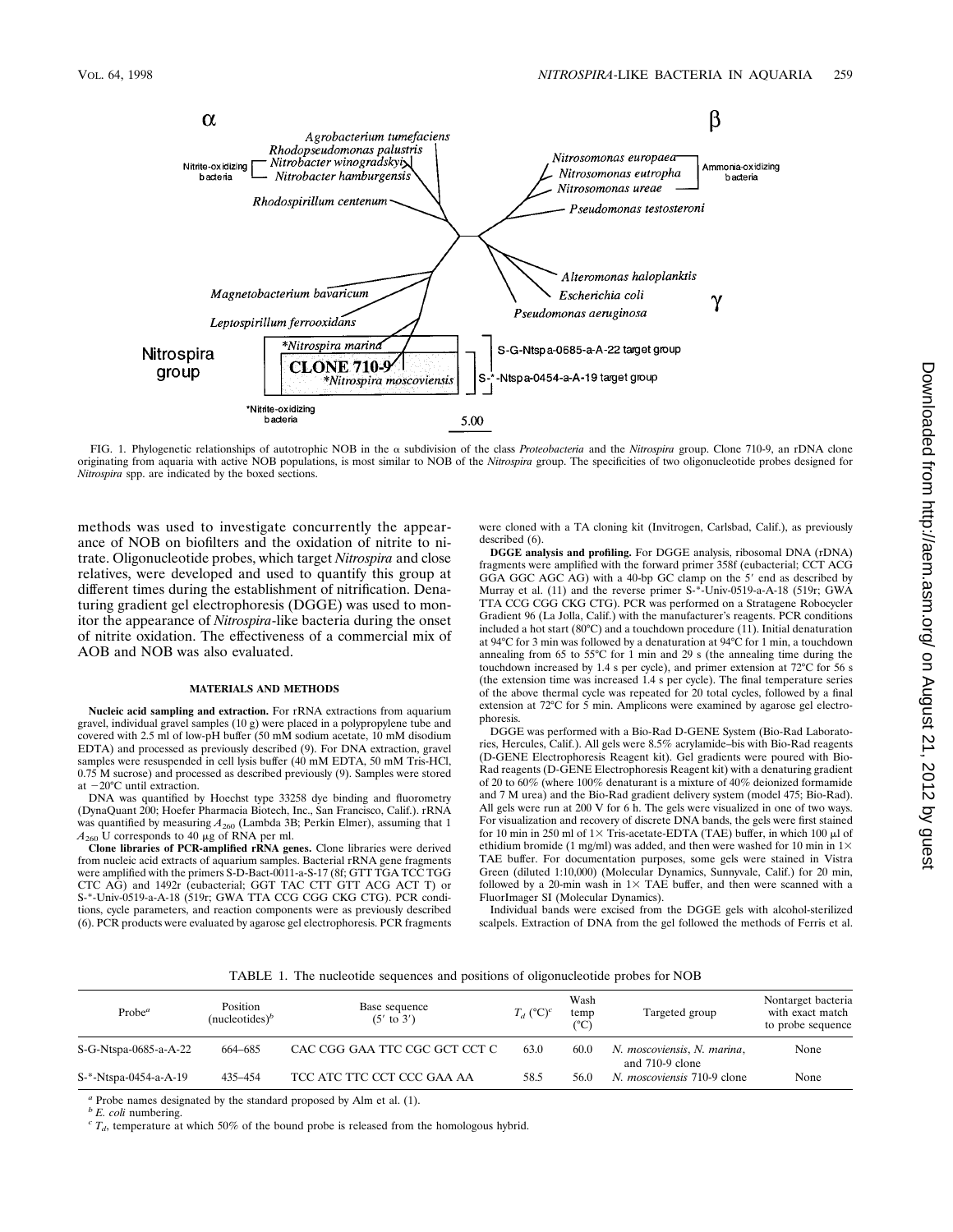| TABLE 2. Similarity ranking for clone 710-9 isolated from     |  |  |
|---------------------------------------------------------------|--|--|
| freshwater aquaria and members of the <i>Nitrospira</i> group |  |  |

|                                          |                | % Similarity to rDNA of: |           |                     |              |              |  |  |  |
|------------------------------------------|----------------|--------------------------|-----------|---------------------|--------------|--------------|--|--|--|
| rDNA source                              | 710-9 sequence | N. moscoviensis          | N. marina | ş.<br>eptospirillum | ferrooxidans | M. bavaricum |  |  |  |
| 710-9 sequence <sup><math>a</math></sup> |                |                          |           |                     |              |              |  |  |  |
| N. moscoviensis                          | 96.1           |                          |           |                     |              |              |  |  |  |
| N. marina                                | 87.4           | 87.6                     |           |                     |              |              |  |  |  |
| Leptospirillum sp.                       | 79.9           | 80.3                     | 80.2      |                     |              |              |  |  |  |
| L. ferrooxidans                          | 78.1           | 78.4                     | 77.9      | 91.0                |              |              |  |  |  |
| Magnetobacterium bavaricum               | 78.2           | 77.9                     | 79.7      | 78.3                | 77.0         |              |  |  |  |

*<sup>a</sup>* Positions 24 to 1284 of 710-9 (*E. coli* numbering).

(8). The excised band was placed in a sterile 2-ml screw-cap tube with 500  $\mu$ l of sterile deionized water. The tubes were half filled with glass beads (catalog no. 11079-101; BioSpec Products, Inc., Bartlesville, Okla.) and placed in a mechanical bead beater (Mini-beadbeater-8; BioSpec Products) for 3 min at the highest setting. The processed DNA remained in the tubes at 4°C overnight. After overnight storage, the tubes were centrifuged at  $3,200 \times g$  for 8 min at 4°C to concentrate the gel fragments. The supernatant was transferred to a clean Eppendorf tube.

To check the extraction efficiency, the supernatant was reamplified with the DGGE primers and reanalyzed by DGGE. An extraction was considered acceptable if it yielded a single band in DGGE analysis which comigrated with the original DGGE band in the mixed population sample.

**Oligonucleotide probe development and hybridization procedures.** Two oligonucleotide probes were designed which specifically hybridize with *N. marina*, *N. moscoviensis*, and the *Nitrospira*-like rRNA gene sequence isolated in this study from biofilters. One probe (S-G-Ntspa-0685-a-A-22) targets the biofilter-derived *Nitrospira*-like bacterium and both *N. marina* and *N. moscoviensis*. The second probe (S-\*-Ntspa-0454-a-A-19) targets the biofilter-derived *Nitrospira*-like bacterium and its closest cultivated relative, *N. moscoviensis* (Fig. 1). Probe matches were initially screened by BLAST (2) and CHECK\_PROBE (10). The probes were synthesized by Operon Tech, Inc. (Alameda, Calif.). The nucleotide sequences and positions of the probes are shown in Table 1.

Since no pure rRNA of the biofilter-derived *Nitrospira*-like bacterium is yet available, in vitro-transcribed 16S rRNA was used as a template for temperature of dissociation  $(T_d)$  determinations and as a control in hybridization experiments. In vitro-transcribed 16S rRNA was synthesized as described by Polz and Cavanaugh (12).

The  $T_d$ s of the oligonucleotide probes were determined by measuring the amounts of probe eluted over a series of increasing wash temperatures (13). For these tests, 200 ng of template was immobilized on a nylon membrane (Hybond-N; Amersham) and hybridized overnight at 45°C with 32P-labelled probe. After hybridization, the membrane was washed at room temperature in  $1\times$  SET (150 mM NaCl, 1 mM EDTA, 20 mM Tris; pH 7.8)–1% sodium dodecyl sulfate (SDS) for 30 min on a shaker table. Individual filter strips were then placed in a 0.5-ml Eppendorf tube containing 500  $\mu$ l of 1× SET–1% SDS preheated to the initial test temperature. The Eppendorf tubes were placed in a thermal cycler (Perkin-Elmer) and incubated for 30 min. The membrane was transferred to a new Eppendorf tube containing  $1 \times$  SET–1% SDS, and the temperature was increased and maintained at the elevated temperature for 30 min. After each wash, the wash buffer was transferred to a scintillation vial containing 3 ml of scintillation cocktail (Liquiscint; National Diagnostics, Atlanta, Ga.) and was mixed, and radioactivity was quantified by liquid scintillation counting. Each profile was performed in duplicate.

rRNA from aquaria was slot blotted and quantified with nucleic acid probes developed in this and an earlier study (9) under conditions previously described (9). The methods for determining the relative amounts of rRNA-specific hybridization signal from each probe were the same as those previously described (9). **Sequencing.** Sequencing of SSU rDNA excised from DGGE gels or clones was

performed directly with Sequenase 2.0 (U.S. Biochemicals, Cleveland, Ohio).

**Experimental aquarium systems.** Three sets of experiments in aquaria were run to (i) study the establishment of nitrifying bacteria and (ii) determine the effect of a bacterial additive. New aquaria, filter systems, and gravel were used for each test. Samples of aquarium water for the three tests were analyzed for ammonia (gas diffusion membrane method), nitrite (azo dye method), and nitrate (cadmium reduction-azo dye method) by flow injection analysis as previously described (9).

**(i) Bacterial additive test.** Six all-glass aquaria were established with an airlift undergravel filtration system (model KF720; Neptune Products, Moorpark, Calif.) in a temperature-controlled laboratory (mean air temperature,  $26.0 \pm 1.5^{\circ}$ C). The aquaria were covered with glass lids but were not illuminated other than by room ceiling lights which were on a 14- and 10-h light and dark cycle, respectively. A 6.8-kg amount of natural aquarium gravel (Kaytee Products, Irwindale, Calif.) was placed on top of the filtration plate. A 30-liter volume of city tap water, passed through activated carbon, was added to each aquarium. Filtered air was supplied to each aquarium from a common air source. Six fish (*Danio aequipinnatus*) were placed in each aquarium and fed 0.5 g of fish feed (Aquarian; Kal Kan Foods, Vernon, Calif.) daily over two feedings. Three of the aquaria (the treatment group) were each given doses of 8 ml of bacterial additive (Cycle; Rolf C. Hagen Inc., Mansfield, Mass.) on the first day and once every 7 days afterwards for an additional 3 weeks. The other three aquaria were the control group and did not receive an additive.

Two samples of 10 g of gravel were collected from each aquarium on a weekly basis, and nucleic acids were extracted and analyzed as described above.

**(ii) Time of NOB appearance.** Three all-glass aquaria were established as described above. A 34-liter sample of city tap water, which was passed through activated carbon, was added to each aquarium, which contained 4.53 kg of gravel. Initially,  $0.71$  mmol of filter-sterilized  $(0.2 - \mu m$ -pore-size filter) ammonium chloride was added to each tank, followed by an additional dosing of 5.0 mmol of NH4Cl on the fourth day. On days 10, 15, 18, 23, and 30, further ammonia additions of 8.9 mmol were made to each aquarium. During the test, a total of 50.4 mmol of ammonia was added to each aquarium. Water samples were collected daily.

Two 10-g samples of gravel were collected from each aquarium daily for 33 days. To one sample, 2 ml of lysis buffer was added and the sample was frozen  $-20^{\circ}$ C) until rDNA was extracted by previously described methods. rDNA was subjected to DGGE after undergoing PCR with the primers and conditions described above. The other sample was preserved with 2 ml of bead beating buffer.

**(iii) Time series.** Three aquaria were set up as previously described with 4.53 kg of gravel and were filled with 30 liters of city water which had been passed through activated carbon. The test was run for 138 days, during which the aquaria were individually dosed with 8.9 mmol of filter-sterilized  $(0.2 \mu m)$  ammonia (as ammonium chloride) on the first and second days of the test. From days 12 to 78 of the test, further additions of 8.9 mmol of ammonia were done on average every 3 days. A total of 246 mmol of ammonia was added to each tank during the test. The water was sampled three times a week for chemical analysis. The aquaria were run for 80 days with freshwater, at which time the water was switched to seawater (32 ppt) by draining and refilling with water mixed with artificial sea salts (Marineland Commercial Aquariums, Moorpark, Calif.). After the switch, the testing continued for an additional 57 days.

**Nucleotide sequence accession no.** The nucleotide sequence reported in this paper for clone 710-9 has been deposited in the GenBank database under accession no. AF035813.



FIG. 2. Results of the  $T_d$  experiments for the probes S-G-Ntspa-0685-a-A-22 and S-\*-Ntspa-0454-a-A-19, with the 50%  $T_d$  indicated by the vertical line.  $\Box$ , rRNA of *N. marina*;  $\bullet$  and  $\circ$ , transcribed RNA of clone 710-9.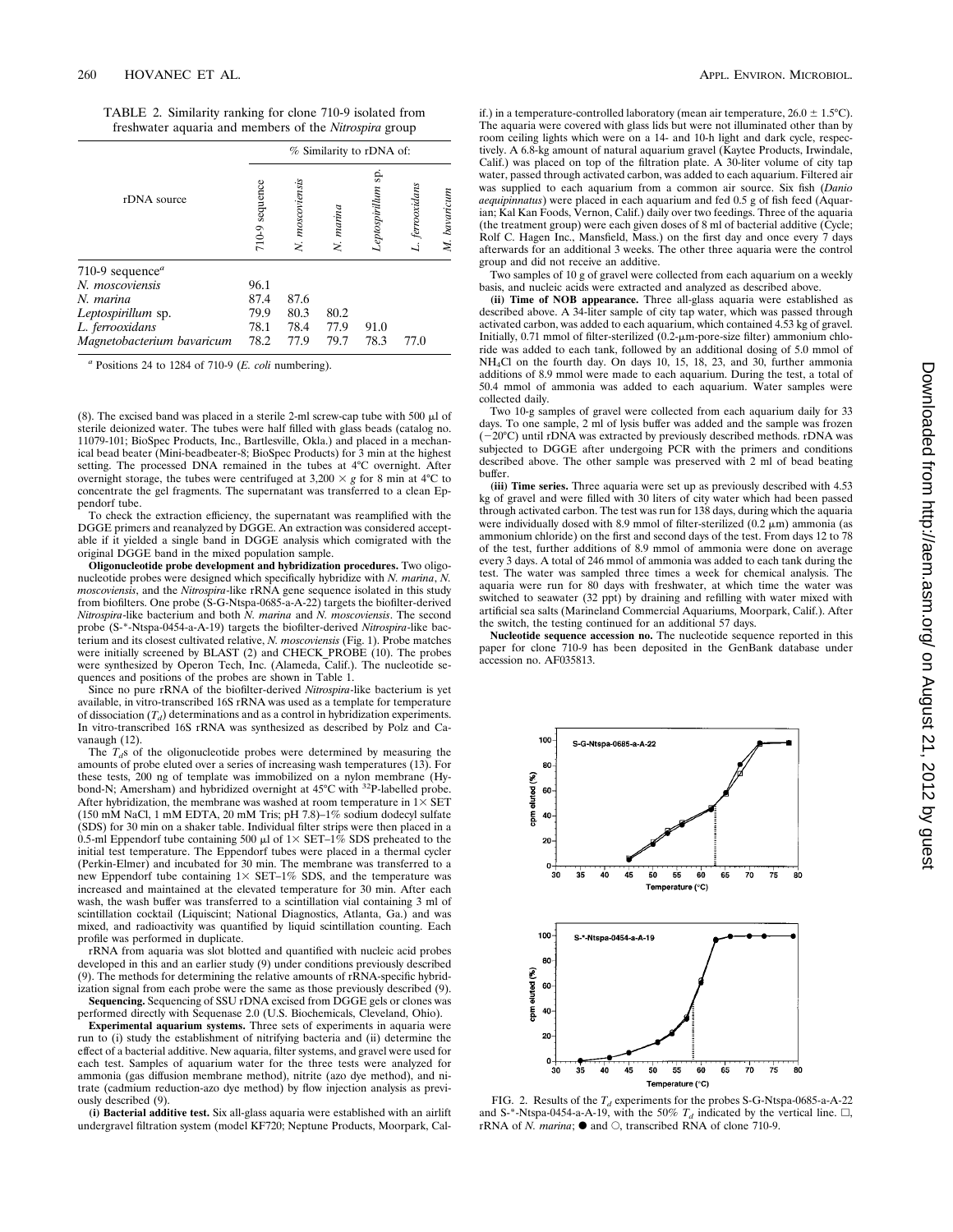

FIG. 3. Specificities of the oligonucleotide probes targeting NOB of the *Nitrospira* group and the 710-9 clone identified in this study. Probe order was eubacterial probe S-D-Bact-0338-a-A-18 (A), *Nitrospira*-like NOB probe S-G-Ntspa-0685-a-A-22 (B), and *Nitrospira*-like NOB probe S-\*-Ntspa-0454-a-A-19 (C), with rRNA, transcribed RNA (trRNA), or PCR-amplified rDNA, in the following arrangement: slot A-1, *Comamonas testosteroni*; slot A-2, *Alcaligenes eutrophus*; slot A-3, *Alcaligenes faecalis*; slot A-4, *Comamonas acidovorans*; slot A-5, *N. winogradskyi* (rDNA); slot A-6, *Nitrobacter agilis* (rDNA); slot B-1, clone 710-9 (rDNA); slot B-2, clone 710-9 (trRNA); slot B-3, *N. marina* (rDNA); slot B-4, *N. marina* (trRNA); slot B-5, *N. gracilis*; slot B-6, *Shewanella putrefaciens*. See text for description of methods.

## **RESULTS**

**Isolation of putative NOB.** Two approaches were taken to identify NOB in aquarium samples. The first approach was to develop clone libraries from gravel samples from an aquarium at several times during the establishment of nitrification. Samples were taken 17 and 31 days after the aquarium establishment and ammonia additions started. A third library was constructed from DNA extracted from the material of a commercial biofilter constructed of thermoplastic material (model CBW-1; Aquaria, Inc.). This filter had been set up for 109 days in a system with daily dosing of ammonium chloride.

The second approach used to monitor and identify nitrifying microorganisms was DGGE. The DNA extracted from aquarium gravel samples taken during the establishment of nitrification was subjected to DGGE to produce a pattern of discrete bands. The banding patterns were compared to each other and to band patterns produced by a mix of known nitrifiers. Unique bands were excised from the gels and sequenced.

The sequences from the clone libraries and DGGE were compared to bacterial sequences found in public databases (BLAST [2] and RDP [10]). Some clones, which showed a close similarity to those of known nitrite-oxidizing organisms, were more completely sequenced.

**Identification of putative** *Nitrospira***-like NOB.** Five samples were screened for NOB by either clone library development or DGGE. A total of 96 clones or excised bands were partially sequenced. Of these, 11 were highly similar to members of the *Nitrospira* group but none were similar to *Nitrobacter* spp. The partial sequences were most highly similar to those of *N. ma-*

TABLE 3. Results of probing rRNA extracted from aquarium biofilms with nucleic acid probes for NOB

|                   |                          | Biofilm<br>substrate <sup>b</sup> | Daily<br>ammonia<br>$amt^c$ | Ammonia<br>source $d$ | Signal with the following oligonucleotide probes <sup>e, <math>f</math></sup> : |                            |                             |                             |  |
|-------------------|--------------------------|-----------------------------------|-----------------------------|-----------------------|---------------------------------------------------------------------------------|----------------------------|-----------------------------|-----------------------------|--|
| Sample<br>label   | Aquarium                 |                                   |                             |                       | S-D-Bact-0338-<br>$a-A-18$                                                      | <b>NOB</b>                 |                             |                             |  |
|                   | environment <sup>a</sup> |                                   |                             |                       |                                                                                 | S-*-Nbac-1017-<br>$a-A-20$ | S-G-Ntspa-0685-<br>$a-A-22$ | S-*-Ntspa-0454-<br>$a-A-19$ |  |
| 710r              | Freshwater               | Polyfiber                         | 32.1 mM                     | NH <sub>4</sub> Cl    | $^{+}$                                                                          |                            | $\ddot{}$                   | $^{+}$                      |  |
| 711r              | Freshwater               | Polyfiber                         | 32.1 mM                     | NH <sub>4</sub> Cl    | $^{+}$                                                                          |                            | $\ddot{}$                   | $^{+}$                      |  |
| T825              | Freshwater               | Polypp                            | 0.8 <sub>g</sub>            | Fish                  | $^{+}$                                                                          |                            | $+$                         | $+$                         |  |
| T825              | Freshwater               | Gravel                            | 0.8 <sub>g</sub>            | Fish                  | $\ddag$                                                                         |                            | $+$                         | $+$                         |  |
| <b>WDF1036</b>    | Freshwater               | Polypp                            | 3.2 <sub>g</sub>            | Fish                  | $\ddag$                                                                         |                            | $\ddot{}$                   | $\ddag$                     |  |
| <b>WDF1036</b>    | Freshwater               | Gravel                            | 3.2 <sub>g</sub>            | Fish                  | $\overline{+}$                                                                  |                            | $^{+}$                      | $^{+}$                      |  |
| <b>WDF1026</b>    | Freshwater               | Polypp                            | 2.0 <sub>g</sub>            | Fish                  | $^{+}$                                                                          |                            | $^{+}$                      | $^{+}$                      |  |
| <b>WDF1039</b>    | Freshwater               | Gravel                            | 3.2 <sub>g</sub>            | Fish                  | $+$                                                                             |                            | $+$                         | $^{+}$                      |  |
| <b>WDF1038</b>    | Freshwater               | Sponge                            | 2.0 g                       | Fish                  | $\ddot{}$                                                                       |                            | $+$                         |                             |  |
| <b>WDF1035</b>    | Freshwater               | Polypp                            | 2.0 <sub>g</sub>            | Fish                  | $\ddag$                                                                         |                            | $\ddot{}$                   | $^{+}$                      |  |
| FLRT <sub>6</sub> | Freshwater               | Gravel                            | $2.0\ \mathrm{g}$           | Fish                  | $^{+}$                                                                          |                            | $+$                         | $^{+}$                      |  |
| EXP8B             | Freshwater               | Polypp                            | 1.4 g                       | Fish                  | $+$                                                                             |                            | $+$                         | $+$                         |  |
| FWSW4             | Freshwater               | Polypp                            | $5 \text{ mM}$              | NH <sub>4</sub> Cl    | $\ddag$                                                                         |                            | $+$                         | $\ddot{}$                   |  |
| FWSW6             | Freshwater               | Polypp                            | $5 \text{ mM}$              | NH <sub>4</sub> Cl    | $^{+}$                                                                          |                            | $+$                         | $\ddot{}$                   |  |
| <b>BC2-8</b>      | Freshwater               | Gravel                            | $5 \text{ mM}$              | NH <sub>4</sub> Cl    | $^{+}$                                                                          |                            | $^{+}$                      | $^{+}$                      |  |
| $BC2-10$          | Freshwater               | Gravel                            | $5 \text{ mM}$              | NH <sub>4</sub> Cl    | $^{+}$                                                                          |                            | $+$                         | $+$                         |  |
| <b>BC2-12</b>     | Freshwater               | Gravel                            | $5 \text{ mM}$              | NH <sub>4</sub> Cl    | $\ddot{}$                                                                       |                            | $+$                         | $+$                         |  |
| <b>BC2-13</b>     | Freshwater               | Gravel                            | $5 \text{ mM}$              | NH <sub>4</sub> Cl    | $\ddot{}$                                                                       |                            | $\ddot{}$                   | $^{+}$                      |  |
| <b>BC2-16</b>     | Freshwater               | Gravel                            | $5 \text{ mM}$              | NH <sub>4</sub> Cl    | $\ddot{}$                                                                       |                            | $\ddot{}$                   | $\ddag$                     |  |
| $BC2-4$           | Freshwater               | Gravel                            | 2.0 g                       | Fish                  | $^{+}$                                                                          |                            | $^{+}$                      | $^{+}$                      |  |
| <b>BC2-16a</b>    | Freshwater               | Gravel                            | 2.0 g                       | Fish                  | $\ddot{}$                                                                       |                            | $+$                         | $^{+}$                      |  |
| 714r              | Seawater                 | Polyfiber                         | 714 mM                      | NH <sub>4</sub> Cl    | $\qquad \qquad +$                                                               |                            | $\ddot{}$                   |                             |  |
| 715r              | Seawater                 | Polyfiber                         | 714 mM                      | NH <sub>4</sub> Cl    | $\ddag$                                                                         |                            | $+$                         | $+$                         |  |
| FWSW2             | Seawater                 | Polypp                            | $5 \text{ mM}$              | NH <sub>4</sub> Cl    | $^{+}$                                                                          |                            | $^{+}$                      |                             |  |
| FWSW3             | Seawater                 | Polypp                            | $5 \text{ mM}$              | NH <sub>4</sub> Cl    | $^{+}$                                                                          |                            | $+$                         |                             |  |
| FWSW8             | Seawater                 | Polypp                            | $5 \text{ mM}$              | NH <sub>4</sub> Cl    | $^{+}$                                                                          |                            | $^{+}$                      |                             |  |
| FWSW9             | Seawater                 | Polypp                            | $5 \text{ mM}$              | NH <sub>4</sub> Cl    | $\ddot{}$                                                                       |                            | $+$                         |                             |  |

*<sup>a</sup>* Type of aquarium water.

*b* Media from which the bacterial cells were extracted, Polypp, polypropylene.

 $c$  Fish, the aquarium had a fish population and ammonia was generated by the fish;  $NH<sub>4</sub>Cl$ , the tank had no fish and the ammonia was from daily dosing with ammonium chloride.

<sup>d</sup> Values in grams are the amounts of fish feed put into the aquarium each day; molar or millimolar values are the concentrations of ammonia added to the aquarium or system in which the biofilter was located each day.

<sup>e</sup> +, signal detected by probe; -, no signal detected.<br>
f S-\*-Nbac-1017-a-A-20 was originally called NBAC2 (9) and targeted N. winogradskyi and N. agilis. Probe S-G-Ntspa-0685-a-A-22 targeted N. marina, N. *moscoviensis*, and clone 710-9. Probe S-\*-Ntspa-0454-a-A-19 targeted *N. moscoviensis* and clone 710-9.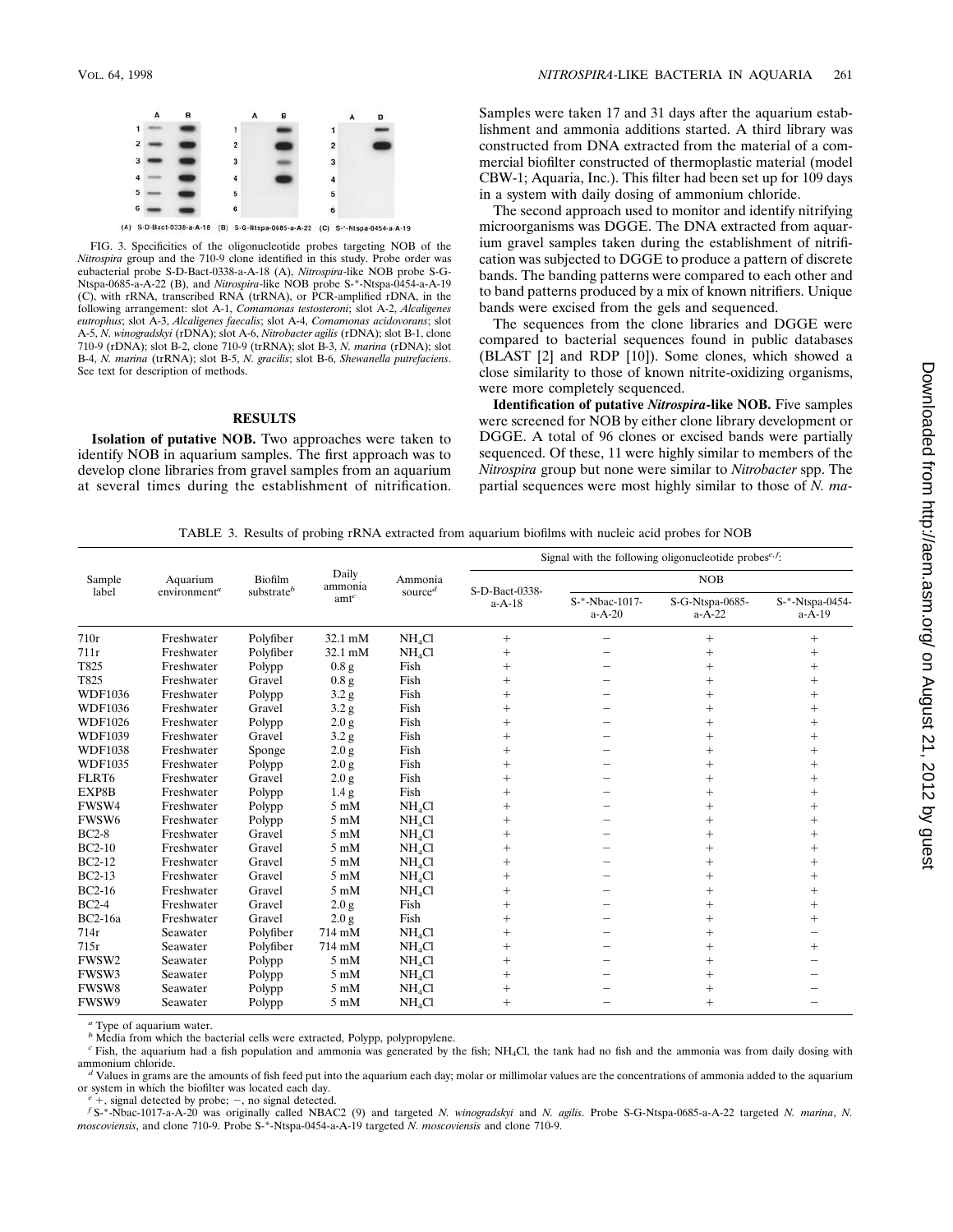

FIG. 4. Ammonia (A), nitrite (B), and nitrate (C) chemistry for an aquarium from startup through 138 days. The saw-toothed pattern for ammonia is the result of the increasing frequency of dosing with ammonium chloride as nitrification was being established. The water was switched from freshwater to seawater on day 80.

*rina* and *N. moscoviensis* (data not shown). The 16S rDNA of a representative clone which contained the *Nitrospira*-like rDNA was fully sequenced, and a phylogenetic tree was inferred. Phylogenetic analysis indicated a high similarity between this cloned rDNA (710-9) and members of the *Nitrospira* group, *N. moscoviensis* and *N. marina* (Fig. 1). The rDNA contained in clone 710-9 was 96.1% similar to that of *N. moscoviensis* and 87.4% similar to that of *N. marina* (Table 2).

**Oligonucleotide probe specificity.** Oligonucleotide probe sequences, positions (*Escherichia coli* numbering),  $\overline{T}_d$ s, wash temperatures and target groups for the probes are indicated in Table 1. For probe  $S^*$ -Ntspa-0454-a-A-19, the  $T_d$  was 58.5°C, while the  $T_d$  was 63.0°C for the S-G-Ntspa-0685-a-A-22 probe (Fig. 2).

Slot blot experiments confirmed that the probe S-G-Ntspa-0685-a-A-22 was specific to the known NOB of the *Nitrospira* group, as well as to the clone 710-9 (Fig. 3). As predicted, probe S-\*-Ntspa-0454-a-A-19 hybridized to clone 710-9, but not *N. marina*. Furthermore, experiments demonstrated that neither probe hybridized with NOB which are members of the  $\alpha$  or  $\delta$  subdivisions of the class *Proteobacteria* (Fig. 3).

**Detection of NOB in aquaria.** Table 3 summarizes the results from the probing of several aquarium biofilms with the NOB probes. Probe S-G-Ntspa-0685-a-A-22 yielded a positive signal with all freshwater and saltwater aquaria tested. The probe S-\*-Ntspa-0454-a-A-19 detected *Nitrospira*-like bacteria in all freshwater aquaria, but not in all the saltwater aquaria (Table 3). There were no cases of positive detection by a probe which targets a proteobacterial *Nitrobacter* species (Table 3).

**Time series.** The ammonia, nitrite, and nitrate values for a representative test aquarium dosed with ammonium chloride for 138 days are shown in Fig. 4. The data show the expected pattern for the establishment of nitrification in aquaria. Initially, the concentration of ammonia increased and then decreased to undetectable levels by day 12 (the saw-toothed pattern of the ammonia values is the result of the increasing frequency of ammonia additions). By day 12, the amount of nitrite increased, reaching its maximum value on day 22. By day 38, the amount of nitrite was essentially 0 and that of nitrate was steadily increasing (Fig. 4). The change from freshwater to seawater at day 80 resulted in an immediate increase in the amounts of ammonia and, subsequently, nitrite. It took nearly 20 days for ammonia oxidation to become reestablished. Reestablishment of nitrite oxidation took approximately 40 days.

A DGGE profile for selected days over the first 101 days for this aquarium shows that the *Nitrospira*-like rDNA sequence appeared faintly on day 15, corresponding to the onset of nitrite oxidation (Fig. 5). By day 22, the band corresponding to the *Nitrospira*-like rDNA sequence increased in relative intensity and remained intense over the next two sampling dates. After the switch to seawater, the relative intensity of the *Nitrospira*-like band diminished. The general band pattern also changed qualitatively between freshwater and seawater sampling dates. The banding pattern for day 87 (7 days after the switch) appeared to more closely resemble the pattern for day 57 (freshwater) than the pattern for day 101 (seawater) (Fig. 5).

**Time of** *Nitrospira***-like bacterial appearance.** The daily concentrations of ammonia, nitrite, and nitrate over the first 33 days after setup of a new aquarium are presented in Fig. 6. The trends were as expected, with ammonia peaking about day 12. Nitrite values increased starting at day 12, peaked at day 21, and decreased to below detection limits by day 26. Nitrate values steadily increased from about day 15 onwards. DGGE showed that the band corresponding to clone 710-9, the putative NOB, first appeared on day 12, with the relative intensity of the 710-9 band increasing daily based on relative fluorescence units of rDNA amplicons (Fig. 7).



Time since aquarium start-up (days)

FIG. 5. DGGE time series profile from a biofilm of a freshwater aquarium during the establishment of nitrification. The aquarium water was switched to seawater on day 80. Lanes A, G, and J contain two clones, including clone 710-9, a putative NOB showing close similarity to the *Nitrospira* group. The band corresponding to this organism first appears with significant intensity on day 22. Lanes  $B, C, D, E$ , and  $F$  are sampling dates before the switch to seawater. Lanes H and I are sampling dates after the switch to seawater. The water chemistry for various forms of nitrogen in this aquarium is indicated in Fig. 4.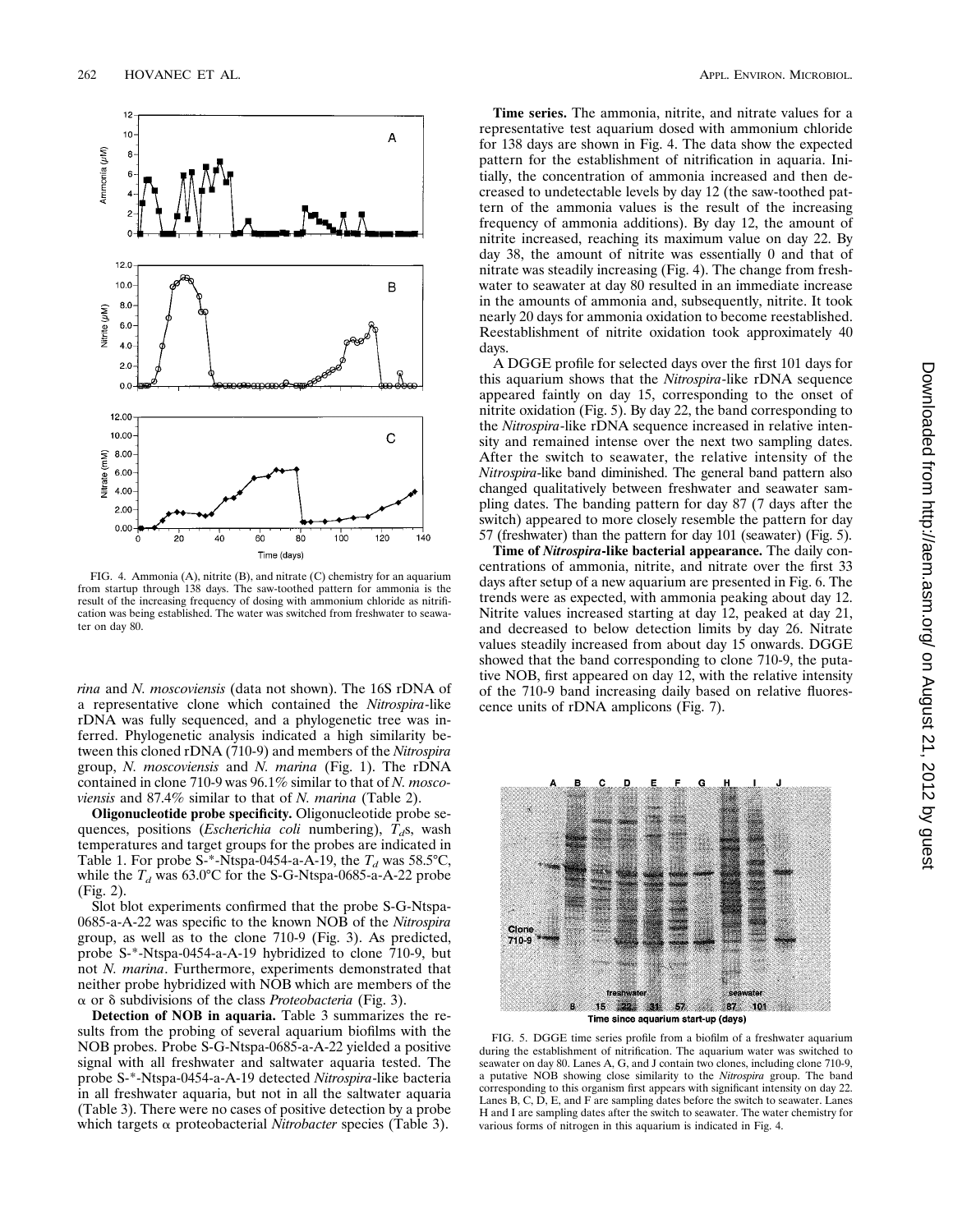

FIG. 6. Inorganic nitrogen values for a newly established freshwater aquar-<br>ium dosed with ammonia chloride over 33 days. (A) Ammonia (O) values along with dates of ammonia additions  $(A)$ ; (B) nitrite  $(\square)$  and nitrate  $(\square)$  values for the same aquarium. A DGGE profile of the nitrifying assemblage associated with this aquarium is presented in Fig. 7.

**Commercial additive.** The addition of a commercial bacterial mixture which contained *Nitrobacter* sp., but not *Nitrospira* sp., did not result in the detection of *Nitrobacter* species by oligonucleotide probe hybridization experiments (Fig. 8). However, a band which comigrated with a control derived from pure *Nitrobacter* DNA could be detected in the original commercial mixture by DGGE analysis (data not shown). *Nitrospira*-like rRNA was readily detected in the aquarium. *Nitrospira* group-specific probes indicated that the tank which received the additive had a significantly greater percentage of the *Nitrospira* species rRNA (Fig. 8). By day 16, approximately 5% of the eubacterial rRNA hybridized with the general *Nitrospira* group-specific probe, compared to only 0.33% of the eubacterial rRNA in the tank which did not receive an additive (Fig. 8). By day 50, the values were 3.39 and 1.52% for the additive and nonadditive aquaria, respectively (Fig. 8).

Nitrite concentrations in the two aquaria decreased as the relative percentages of *Nitrospira*-like rRNA increased. By day 22, the nitrite value had reached a maximum in the tank which received the additive. Nitrite concentrations reached maxima in the nonadditive aquarium on about day 32. By day 38, the nitrite levels in both aquaria were essentially below our limits of detection, and nitrate levels were equivalent in the treated and nontreated aquaria (Fig. 8).

### **DISCUSSION**

Our results from DGGE analysis, rRNA probing, and sequencing generally indicate that *Nitrospira*-like bacteria are the most likely candidates responsible for nitrite oxidation in freshwater aquaria. The combined use of molecular phylogenetic techniques and monitoring of water chemistry suggested a correspondence between changes in the biofilm microbial community which coincided with the onset of ammonia and nitrite oxidation. The commencement of nitrite oxidation coincided with the appearance of the putative nitrite-oxidizing *Nitrospira*like bacterium. The results lend support to the conclusion of an earlier study, which suggested that  $\alpha$  subdivision proteobacterial NOB (*Nitrobacter* types) were not major components of nitrite oxidation bacterial populations in freshwater or marine aquaria (9).

Results regarding the beneficial effects of the addition of a bacterial additive containing *Nitrobacter* species were equivocal. While nitrite levels in treated aquaria decreased earlier than those in nontreated aquaria, there was no evidence that *Nitrobacter* species were actively growing in these aquaria. It is possible that the levels of *Nitrobacter* species were below the limits of detection of our techniques. However, since *Nitrospira*-like bacteria were readily detected and that their establishment coincided with nitrite oxidation we postulate that *Nitrospira*-like organisms, and not *Nitrobacter* species, are the major nitrite oxidizers in the freshwater aquarium environment. It is possible that the addition of bacterial mixtures supplies vitamins and other nutrients which generally stimulate the growth of the nitrifying assemblages, fostering their growth and development and indirectly stimulating nitrite oxidation.

In the present study, we identified *Nitrospira*-like putative NOB by amplification of rDNA with general bacterial PCR primers and DGGE analyses. We chose to use universal and domain primers rather than group-specific primers, since



Time since aquarium start-up (days)



FIG. 7. (A) DGGE of select dates during the first 18 days after the startup of a freshwater aquarium, during which time nitrification became established. Clone 710-9, a *Nitrospira*-like putative NOB, can be seen to appear starting at about day 12 (lane G). (B) Relative intensities of the band for clone 710-9 at each sampling date. Associated water chemistry data for this aquarium are presented in Fig. 6.